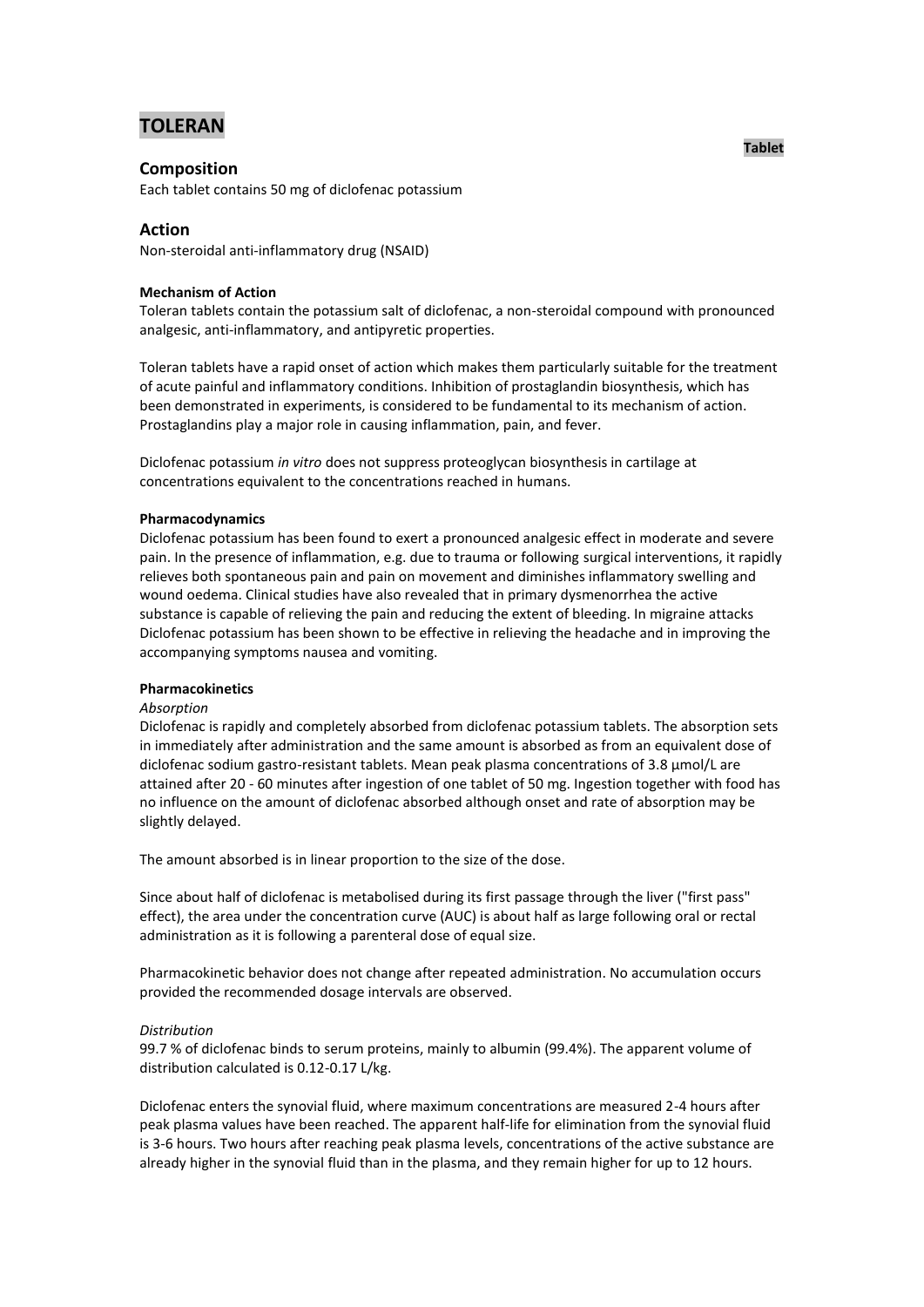## *Biotransformation*

Biotransformation of diclofenac takes place partly by glucuronidation of the intact molecule, but mainly by single and multiple hydroxylation and methoxylation, resulting in several phenolic metabolites (3'-hydroxy-, 4'-hydroxy-, 5-hydroxy-, 4',5-dihydroxy-, and 3'-hydroxy-4'-methoxydiclofenac), most of which are converted to glucuronide conjugates. Two of these phenolic metabolites are biologically active, but to a much lesser extent than diclofenac.

#### *Elimination*

Total systemic clearance of diclofenac from plasma is  $263 \pm 56$  mL/min (mean value  $\pm$  SD). The terminal half-life in plasma is 1-2 hours. Four of the metabolites, including the two active ones, also have short plasma half-lives of 1-3 hours. One metabolite, 3'-hydroxy-4'-methoxy-diclofenac, has a much longer plasma half-life. However, this metabolite is virtually inactive.

About 60% of the administered dose is excreted in the urine as the glucuronide conjugate of the intact molecule and as metabolites, most of which are also converted to glucuronide conjugates. Less than 1% is excreted as unchanged substance. The rest of the dose is eliminated as metabolites through the bile in the faeces.

#### *Characteristics in patients*

No relevant age-dependent differences in the drug's absorption, metabolism, or excretion have been observed.

In patients suffering from renal impairment, no accumulation of the unchanged active substance can be inferred from the single-dose kinetics when applying the usual dosage schedule. At a creatinine clearance of less than 10 mL/min, the calculated steady-state plasma levels of the hydroxy metabolites are about 4 times higher than in normal subjects. However, the metabolites are ultimately cleared through the bile.

In patients with chronic hepatitis or non-decompensated cirrhosis, the kinetics and metabolism of diclofenac are the same as in patients without liver disease.

## **Indications**

Short-term treatment in the following acute conditions:

- post-traumatic pain, inflammation and swelling, e.g. due to sprains;
- post-operative pain, inflammation and swelling, e.g. following dental or orthopedic surgery;
- painful and/or inflammatory conditions in gynecology, e.g. primary dysmenorrhea or adnexitis;
- migraine attacks;
- painful syndromes of the vertebral column;
- non-articular rheumatism;
- As an adjuvant in severe painful inflammatory infections of the ear, nose, or throat, e.g. pharyngotonsillitis, otitis. In keeping with general therapeutic principles, the underlying disease should be treated with basic therapy, as appropriate. Fever alone is not an indication.

## **Contraindications**

- Hypersensitivity to diclofenac.
- Active or history of recurrent peptic ulcer / haemorrhage (two or more distinct episodes of proven ulceration or bleeding).
- Active, gastric or intestinal ulcer, bleeding or perforation.
- NSAIDs are contraindicated in patients who have previously shown hypersensitivity reactions (e.g. asthma, rhinitis, angioedema, or urticaria) in response to ibuprofen, aspirin, or other nonsteroidal anti-inflammatory drugs.
- Severe heart failure, hepatic failure and renal failure.
- Established congestive heart failure (NYHA II-IV), ischemic heart disease, peripheral arterial disease and/ or cerebrovascular disease.
- History of gastro-intestinal bleeding or perforation, relating to previous NSAID therapy.
- During the last trimester of pregnancy.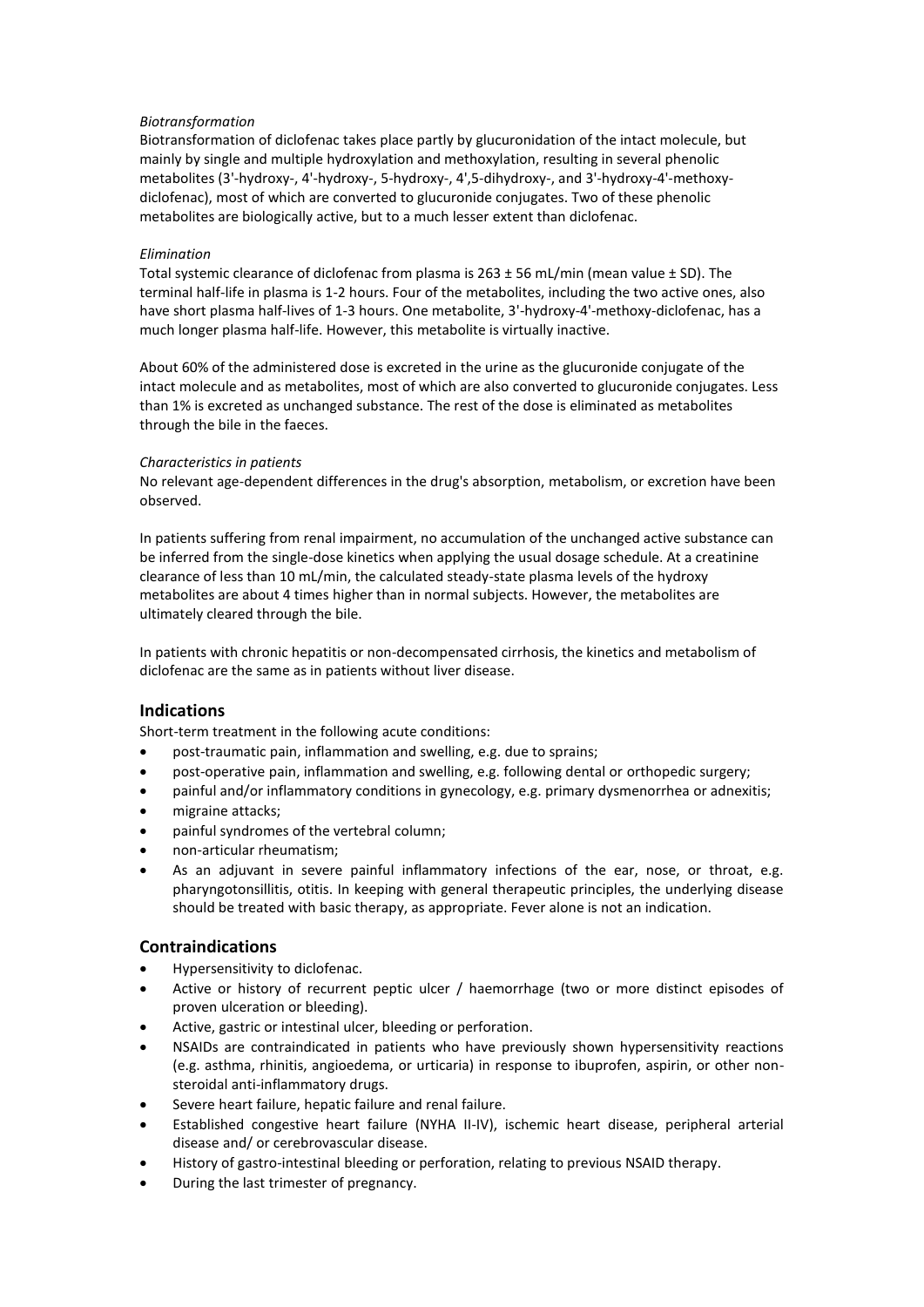#### **Adverse Reactions**

In patients taking Diclofenac Potassium tablets or other NSAIDs, the most frequently reported adverse experiences occurring in approximately 1% to 10% of patients are:

*Gastrointestinal experiences including:* abdominal pain, constipation, diarrhea, dyspepsia, flatulence, gross bleeding/perforation, heartburn, nausea, GI ulcers (gastric/duodenal), and vomiting.

Abnormal renal function, anemia, dizziness, edema, elevated liver enzymes, headaches, increased bleeding time, pruritus, rashes, and tinnitus.

*Body as a Whole:* fever, infection, sepsis

*Cardiovascular System:* congestive heart failure, hypertension, tachycardia, syncope

*Digestive System:* dry mouth, esophagitis, gastric/peptic ulcers, gastritis, gastrointestinal bleeding, glossitis, hematemesis, hepatitis, jaundice

*Hemic and Lymphatic System:* ecchymosis, eosinophilia, leukopenia, melena, purpura, rectal bleeding, stomtatitis, thrombocytopenia

*Metabolic and Nutritional:* weight changes

*Nervous System:* anxiety, asthenia, confusion, depression, dream abnormalities, drowsiness, insomnia, malaise, nervousness, paresthesia, somnolence, tremors, vertigo

*Respiratory System:* asthma, dyspnea

*Skin and Appendages:* alopecia, photosensitivity, sweating increased

*Special Senses:* blurred vision

*Urogenital System:* cystitis, dysuria, hematuria, interstitial nephritis, oliguria/polyuria, proteinuria, renal failure.

Other adverse reactions, which occur rarely, are: *Body as a Whole:* anaphylactic reactions, appetite changes, death

*Cardiovascular System:* arrhythmia, hypotension, myocardial infarction, palpitations, vasculitis

*Digestive System:* colitis, eructation, liver failure, pancreatitis

*Hemic and Lymphatic System:* agranulocytosis, hemolytic anemia, aplastic anemia, lymphadenopathy, pancytopenia

*Metabolic and Nutritional:* hyperglycemia

*Nervous System:* convulsions, coma, hallucinations, meningitis

*Respiratory System:* respiratory depression, pneumonia

*Skin and Appendages:* angioedema, toxic epidermal necrolysis, erythema multiforme, exfoliative dermatitis, Stevens-Johnson syndrome, urticaria

*Special Senses:* conjunctivitis, hearing impairment

#### **Warnings and Precautions**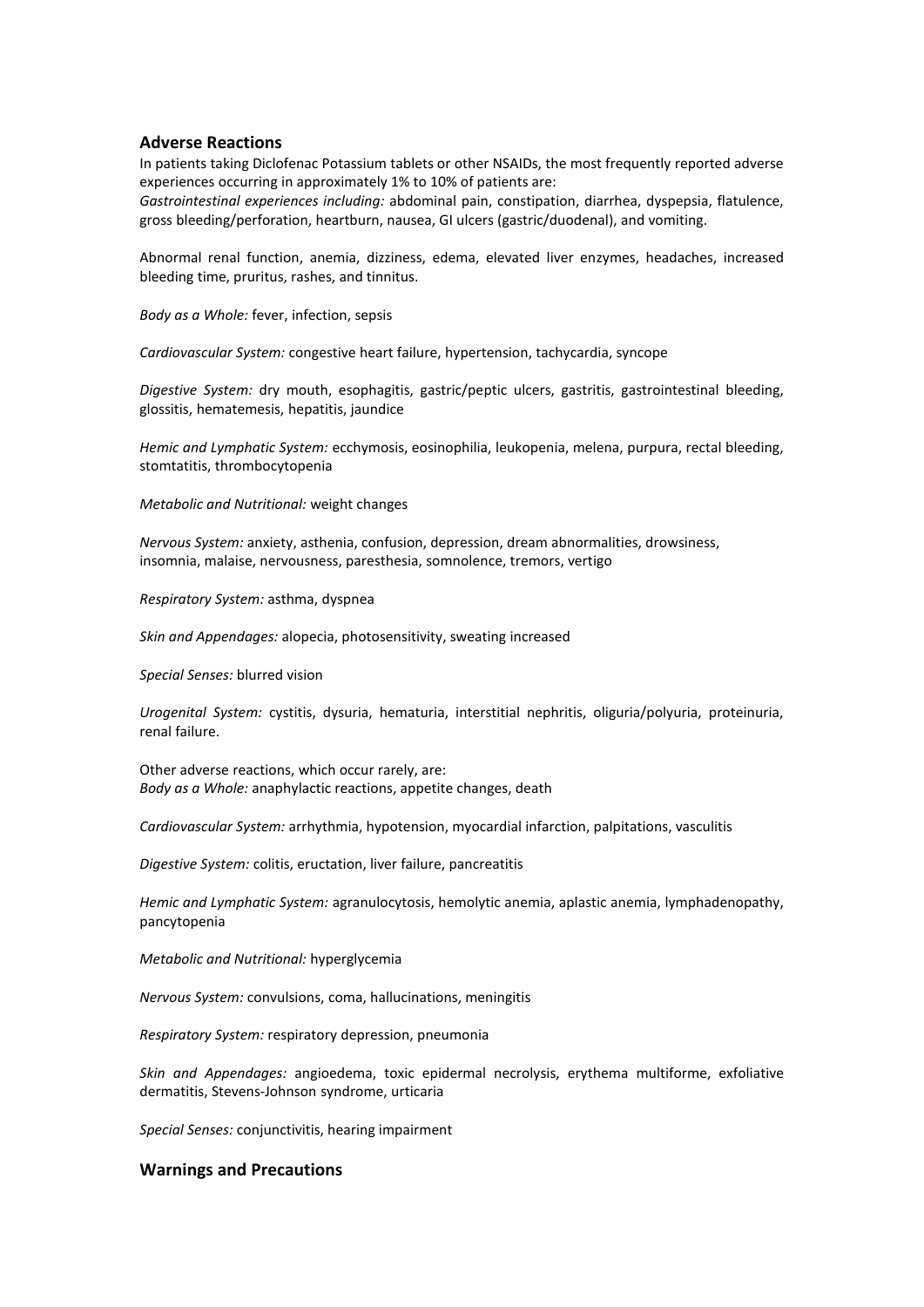#### **Warnings**

As with other NSAIDs, allergic reactions, including anaphylactic/anaphylactoid reactions, can also occur in rare cases without earlier exposure to the drug. Like other NSAIDs, Diclofenac potassium may mask the signs and symptoms of infection due to its pharmacodynamic properties.

#### **Cardiovascular Thrombotic Events**

Observational studies have indicated that non-selective NSAIDs may be associated with a n increased risk of serious cardiovascular events, including myocardial infarction and stroke, which may increase with dose or duration of use. Patients with cardiovascular disease or cardiovascular risk factors may also be at greater risk. To minimize the potential risk of an adverse cardiovascular event in patients taking an NSAID, especially in those with cardiovascular risk factors, the lowest effective dose should be used for the shortest possible duration.

There is no consistent evidence that the concurrent use of aspirin mitigates the possible increased risk of serious cardiovascular thrombotic events associated with NSAID use.

#### **Hypertension**

NSAIDs may lead to the onset of new hypertension or worsening of pre-existing hypertension and patients taking anti-hypertensives with NSAIDs may have an impaired anti-hypertensive response.

Caution is advised when prescribing NSAIDs to patients with hypertension. Blood pressure should be monitored closely during initiation of NSAID treatment and at regular intervals thereafter.

#### **Heart failure**

Fluid retention and oedema have been observed in some patients taking NSAIDs, therefore caution is advised in patients with fluid retention or heart failure.

#### **Gastrointestinal Events**

All NSAIDS can cause gastrointestinal discomfort and rarely serious, potentially fatal gastrointestinal effects such as ulcers, bleeding and perforation which may increase with dose or duration of use, but can occur at any time without warning. Upper GI ulcers, gross bleeding, or perforation caused by NSAIDs occur in approximately 1% of patients treated for 3-6 months and in about 2-4% patients treated for one year. These trends continue with longer duration of use, increasing the likelihood of developing a serious GI event at some time during the course of therapy. However, even short term therapy is not without risk. Gastrointestinal bleeding or ulceration/perforation can occur at any time during treatment, with or without warning symptoms or a previous history.

Caution is advised in patients with risk factors for gastrointestinal events who may be at greater risk of developing serious gastrointestinal events, e.g. the elderly, those with a history of serious gastrointestinal events, smoking and alcoholism. When gastrointestinal bleeding or ulcerations occur in patients receiving NSAIDs, the drug should be withdrawn immediately. Doctors should warn patients about the signs and symptoms of serious gastrointestinal toxicity.

The concurrent use of aspirin and NSAIDs also increases the risk of serious gastrointestinal events. In the rare cases where gastrointestinal bleeding or ulceration occurs in patients receiving Diclofenac potassium, the drug should be withdrawn.

#### **Severe Skin Reactions**

Serious skin reactions, some of them fatal, including exfoliative dermatitis, Stevens-Johnson syndrome and toxic epidermal necrolysis, have been reported very rarely in association with the use of NSAIDs, including Diclofenac potassium. These serious adverse events are idiosyncratic and are independent of dose or duration of use. Patients appear to be at highest risk of these reactions early in the course of therapy, the onset of the reaction occurring in the majority of cases within the first month of treatment. Patients should be advised of the signs and symptoms of serious skin reactions and to consult their doctor at the first appearance of skin rash, mucosal legion or any other sign of hypersensitivity, and Diclofenac potassium should be discontinued.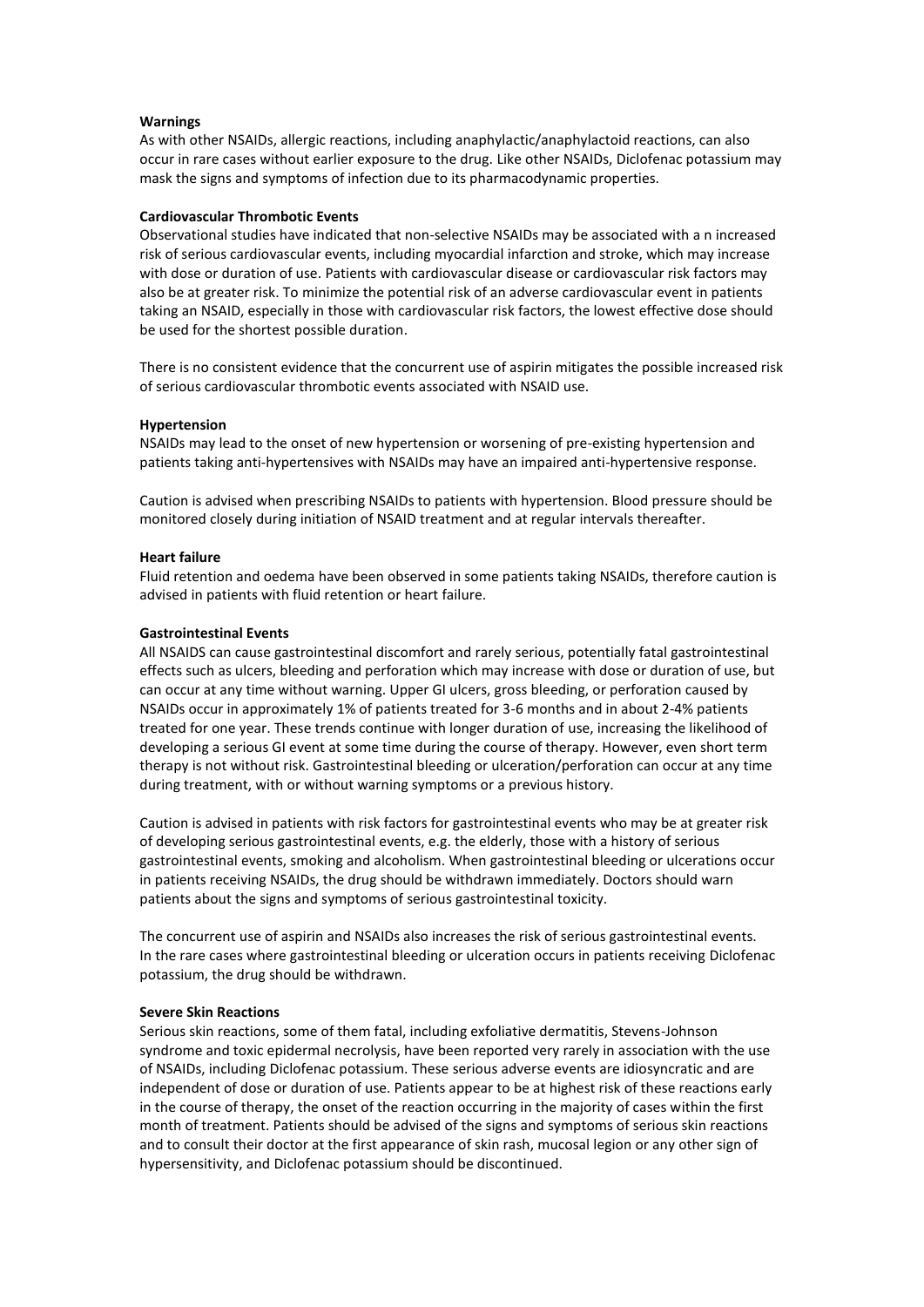#### **Precautions**

Close medical surveillance is imperative in patients with symptoms indicative of gastrointestinal disorders or a history suggestive of gastric or intestinal ulcer, patients with ulcerative colitis or Crohn's disease, and in patients suffering from impaired hepatic function.

As with other NSAIDs, values of one or more liver enzymes may increase. During prolonged treatment with Diclofenac potassium monitoring of hepatic function is indicated as a precautionary measure. If abnormal liver function tests persist or worsen, if clinical signs or symptoms consistent with liver disease develop, or if other manifestations occur (e.g. eosinophilia, rash, etc.), Diclofenac potassium should be discontinued. Hepatitis may occur without prodromal symptoms.

Caution is called for when using Diclofenac potassium in patients with hepatic porphyria, since Diclofenac potassium may trigger an attack.

Owing to the importance of prostaglandins in maintaining renal blood flow, particular caution is called for in patients with impaired cardiac or renal function, the elderly, patients being treated with diuretics, and patients with substantial extracellular volume depletion of any cause, e.g. before and after major surgery. Monitoring of renal function is recommended as a precautionary measure when using Diclofenac potassium in such cases. Discontinuation of therapy is normally followed by a return to the pretreatment state.

Treatment with Diclofenac potassium in the aforementioned indications usually proves necessary only for a few days. But if, contrary to the recommendations for its use, Diclofenac potassium is administered over a more prolonged period, it is advisable - as with other NSAIDs - to perform blood counts.

Like other NSAIDs, Diclofenac potassium may temporarily inhibit platelet aggregation. Patients with haemostatic disorders should be carefully monitored.

Caution is indicated in the elderly on basic medical grounds. In particular it is recommended that the lowest effective dosage should be used in frail elderly patients or those with a low body-weight.

#### **Pregnancy**

#### *Category C*

Animal reproduction studies have shown an adverse effect on the fetus and there are no adequate and well-controlled studies in humans, but potential benefits may warrant use of the drug in pregnant women despite potential risks.

#### **Nursing Mothers**

It is not known whether this drug is excreted in human milk. Because many drugs are excreted in human milk and because of the potential for serious adverse reactions in nursing infants from diclofenac, a decision should be made whether to discontinue nursing or to discontinue the drug, taking into account the importance of the drug to the mother.

#### **Pediatric Use**

Safety and effectiveness in pediatric patients have not been established.

#### **Geriatric Use**

As with any NSAIDs, caution should be exercised in treating the elderly (65 years and older).

#### **Drug Interactions**

(Including interactions observed with diclofenac sodium)

*Lithium, digoxin:* Diclofenac potassium may raise plasma concentrations of lithium or digoxin.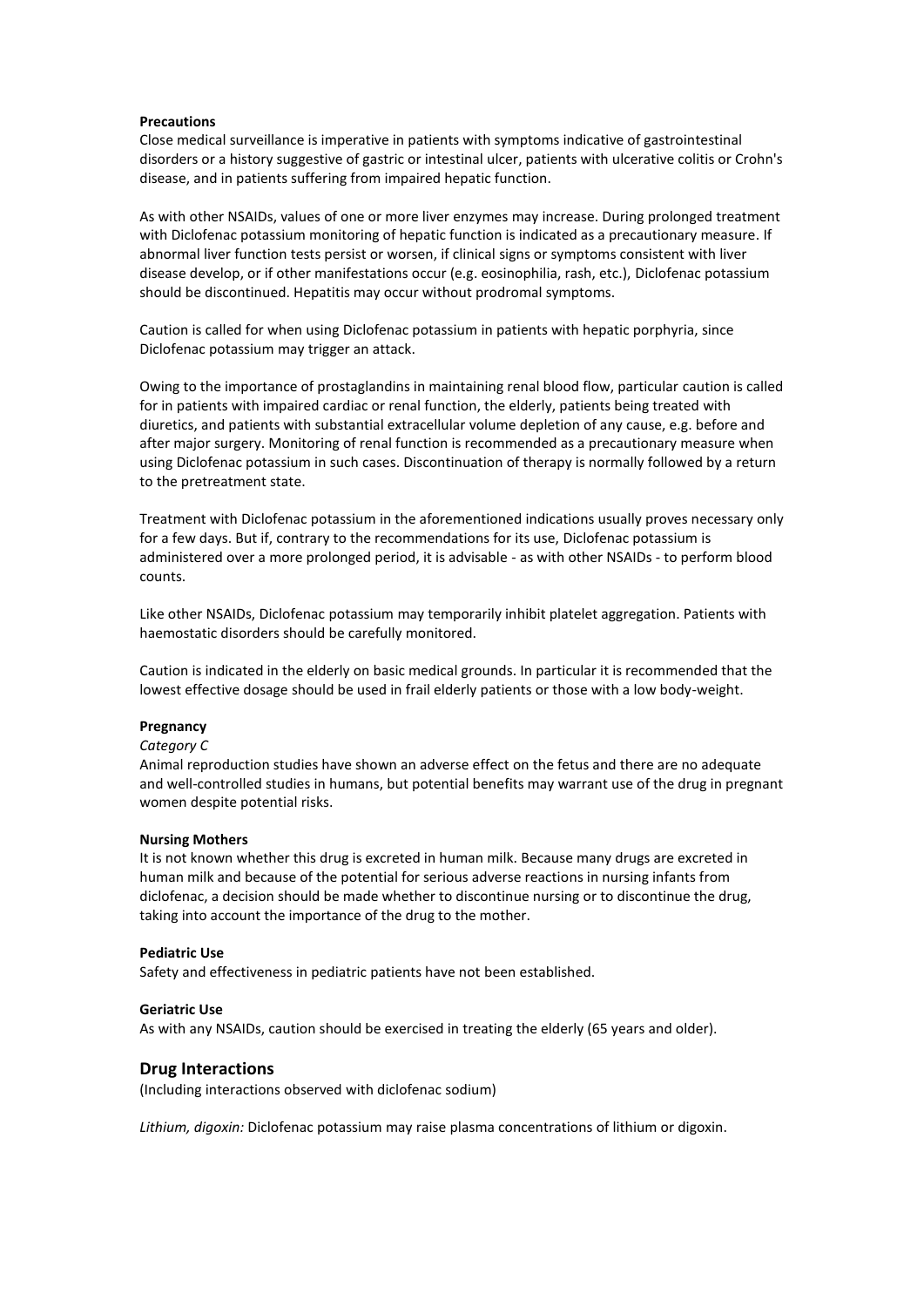*Diuretics:* Like other NSAIDs, Diclofenac potassium may inhibit the activity of diuretics. Concomitant treatment with potassium-sparing diuretics may be associated with increased serum potassium levels, which should therefore be monitored.

*NSAIDs:* Concomitant administration of systemic NSAIDs may increase the frequency of side effects. *Anticoagulants:* Although clinical investigations do not appear to indicate that Diclofenac potassium affects the action of anticoagulants, there are isolated reports of an increased risk of haemorrhage in patients receiving Diclofenac potassium and anticoagulants concomitantly. Close monitoring of such patients is therefore recommended.

*Antidiabetic:* Clinical studies have shown that Diclofenac potassium can be given together with oral antidiabetic agents without influencing their clinical effect. However, isolated cases have been reported of both hypoglycemic and hyperglycemic effects necessitating changes in the dosage of hypoglycemic agents during treatment with Diclofenac potassium.

*Methotrexate:* Caution is called for if NSAIDs are administered less than 24 hours before or after treatment with methotrexate, since blood concentrations of methotrexate may rise and the toxicity of this substance be increased.

*Cyclosporin:* The effects of NSAIDs on renal prostaglandins may increase the nephrotoxicity of cyclosporin.

*Quinolone antibacterials*: There have been isolated reports of convulsions which may have been due to concomitant use of quinolones and NSAIDs.

## **Dosage and Administration**

For oral administration. To be taken preferably with or after food. The tablets should be swallowed whole with liquid

## **Adults**

The recommended daily dose is  $100 - 150$  mg in divided doses. For milder cases,  $50 - 100$  mg daily in divided doses is usually sufficient.

In migraine an initial dose of 50 mg should be taken at the first signs of an impending attack. In cases where relief 2 hours after the first dose is not sufficient, a further dose of 50 mg may be taken. If needed, further doses of 50 mg may be taken at intervals of 4 – 6 hours, not exceeding a total dose of 200 mg per day.

## **Children**

For children of 12 years and over, the recommended daily dose is 50 – 100 mg in divided doses. Diclofenac Potassium should not be indicated for use in children under 12 years of age**.**

The use of Diclofenac Potassium in migraine attacks has not been established in children.

## **Elderly**

The elderly are at increased risk of the serious consequences of adverse reactions. If an NSAID is considered necessary, the lowest effective dose should be used and for the shortest possible duration. The patient should be monitored regularly for GI bleeding during NSAID therapy.

## **Overdosage**

## **Symptoms**

There is no typical clinical picture resulting from diclofenac over dosage. Over dosage can cause symptoms such as headache, nausea, vomiting, epigastric pain, gastrointestinal bleeding, diarrhoea, dizziness, disorientation, excitation, coma, drowsiness, tinnitus, fainting, or convulsions. In the case of significant poisoning acute renal failure and liver damage are possible.